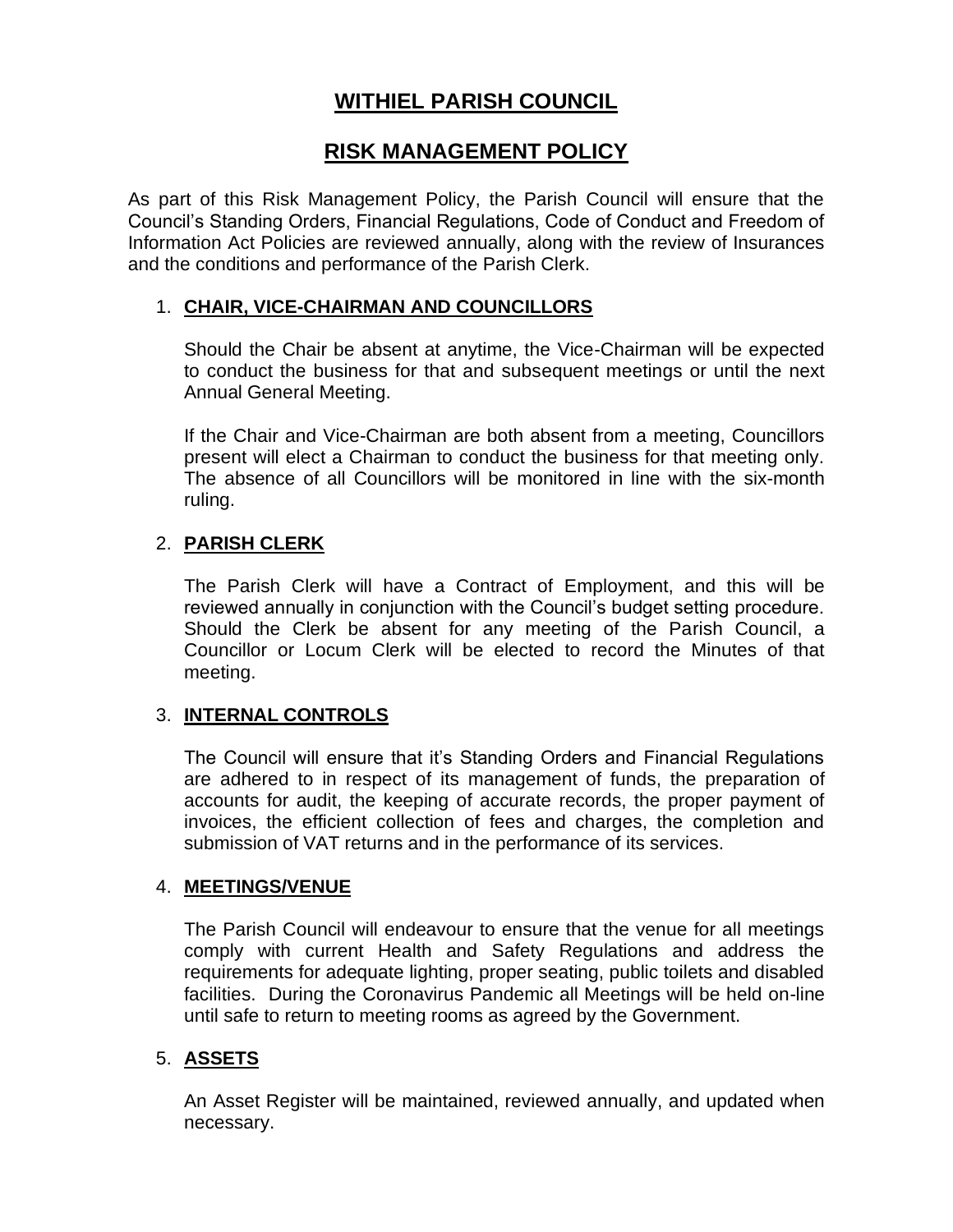- 1) **Bus Shelter** is to be inspected at regular intervals and kept in a safe and clean condition.
- 2) **Notice Board** is to be monitored regularly and maintained for the purposes for which it has been provided.
- 3) **Seats/Benches** All seats will be inspected at regular intervals for material damage and deterioration and maintained to a safe useable standard or removed.

#### 6. **INSURANCES**

The Council's Public Liability and other Insurances are to be reviewed annually.

## 7. **CONTRACTORS**

Any Contractor employed by the Parish Council will be asked to provide evidence of the adequacy of their insurances and certificates of training in relation to work to be undertaken. Contracts awarded are to be continuously monitored in the interests of attaining BEST VALUE.

### 8. **CRIMINAL DAMAGE**

Criminal Damage to any property belonging to the Withiel Parish Council will be assessed for the cost of repair or replacement and for the feasibility of taking proceedings. Damaged items will be made safe as a matter of urgency or removed from site.

#### 9. **INTERNAL AUDIT ASSURANCE**

The Parish Council will ensure that the internal controls as stipulated by the Standing Orders and Financial Regulations are adhered to. All internal checking will be confirmed through the preparation of a dated report and Minuted. Arrangements for the prevention and detection of fraud and corruption will be reviewed annually. Fidelity Guarantee Insurance cover will be reviewed in accordance with the Council's Standing Orders and Financial Regulations.

#### 10.**INTERNAL AUDIT CONTROLS**

The Parish Council will ensure the timely appointment of a suitably qualified Internal Auditor.